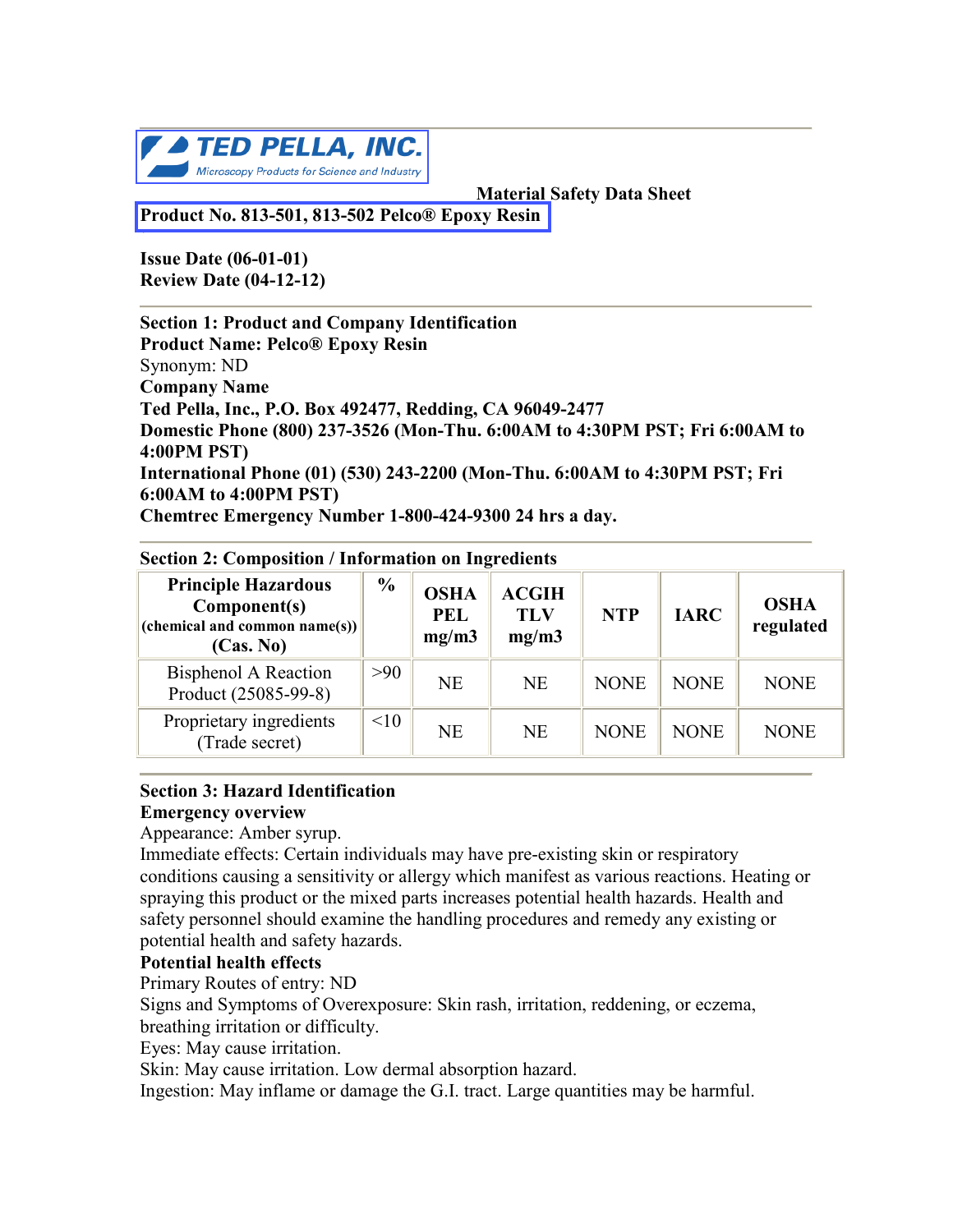Inhalation: May cause irritation.

Chronic Exposure: Repeated exposure may cause irritation and sensitization.

Chemical Listed As Carcinogen Or Potential Carcinogen: None  $\leq 0.1\%$ 

See Toxicological Information (Section11)

### **Potential environmental effects**

See Ecological Information (Section 12)

### **Section 4: First Aid Measures**

### **If accidental overexposure is suspected**

Eye(s) Contact: Hold eyelids apart and flood with copious amounts of water. Seek medical attention.

Skin Contact: Remove excess product. Wash thoroughly with soap and water. If irritation persists, seek medical attention.

Inhalation: Remove to fresh air. Seek medical attention.

Ingestion: Do not induce vomiting unless directed by medical personnel. Seek medical attention.

### **Note to physician**

Treatment: ND

Medical Conditions generally Aggravated by Exposure: ND

### **Section 5: Fire Fighting Measures**

Flash Point: 177°C (350°F) Flammable Limits: UEL: NA, LEL: NA Auto-ignition point: 300°C (570°F) Fire Extinguishing Media: Use foam,  $CO<sub>2</sub>$ , dry chemical, water fog. Special Fire Fighting Procedures: Stay upwind. Wear at least full bunker gear and SCBA. Unusual Fire and Explosion Hazards: Pre-sensitization to epoxy. Hazardous combustion products:  $CO$ ,  $CO<sub>2</sub>$ ,  $NO<sub>X</sub>$  and misc. hydrocarbons. DOT Class: Not regulated.

### **Section 6: Accidental Release Measures**

Steps to be Taken in Case Material is Released or Spilled: Isolate spill area. Keep out of sewer and storm drains. Absorb spill with non-combustible materials and scoop up. Clean up spill residues with soap and water.

Waste Disposal Methods: Dispose of waste according to Federal, State and Local Regulations.

### **Section 7: Handling and Storage**

Precautions to be Taken in Handling and Storage: Avoid skin and eye contact and breathing vapors or mists by appropriate measures. Do not eat or smoke while handling this product. Wash thoroughly after handling or exposure to this product. Store in original sealed container in dry, well-ventilated areas.

Storage temperature: 65° to 80° F or ambient.

Storage Pressure: ND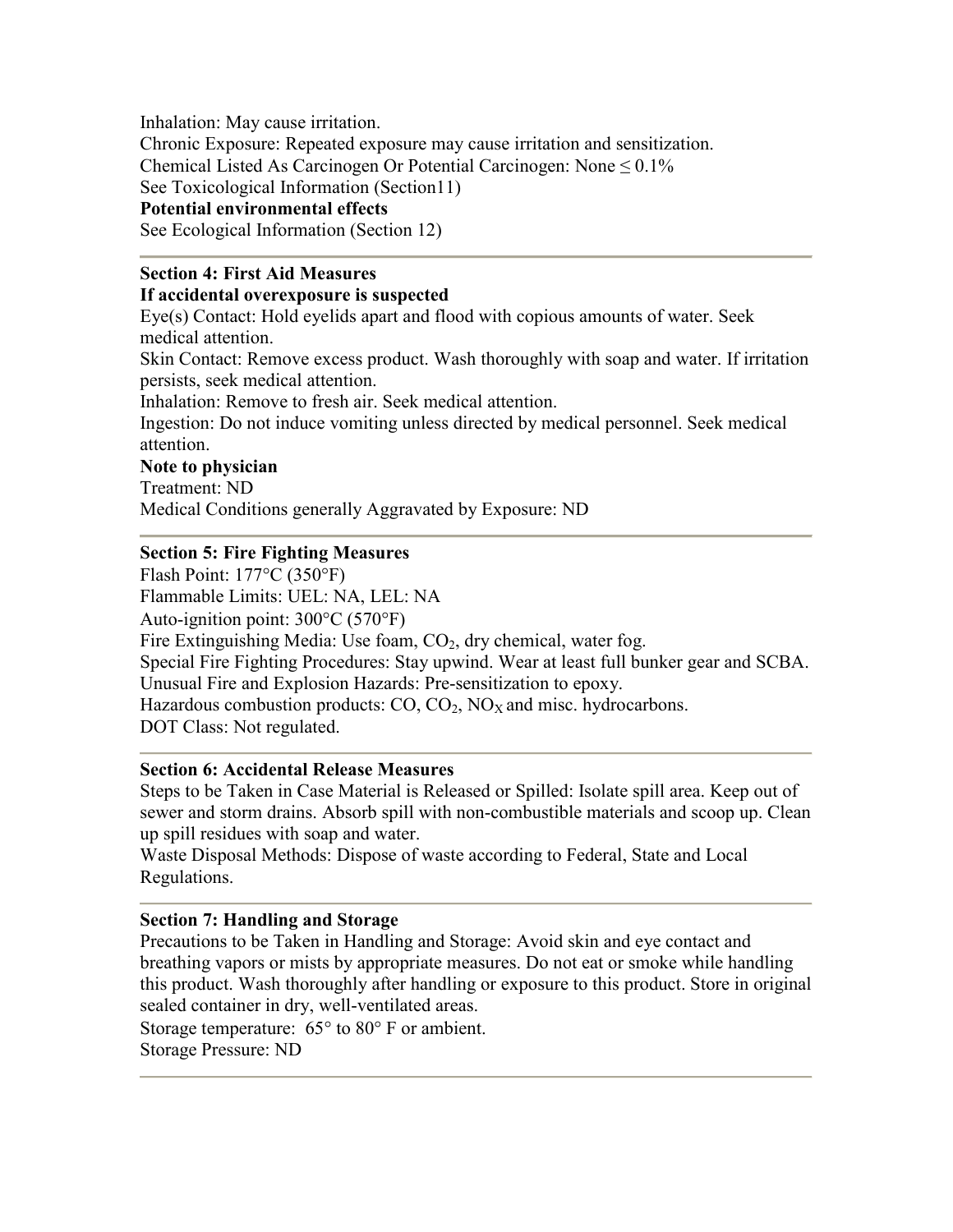# **Section 8: Exposure Controls / Personal Protection**

**Engineering Controls**

Ventilation required: Provide ventilation that will keep airborne concentration at a minimum.

# **Personal Protection Equipment**

Respiratory protection: NIOSH approved respirator with organic vapor/HEPA filter cartridges.

Protective gloves: Butyl or nitrile rubber.

Skin protection: Butyl or nitrile rubber chemical gloves. Don chemical resistant clothing where exposure may occur.

Eye protection: Safety glasses or splash goggles with face shield.

Additional clothing and/or equipment: Decontaminate or discard clothing and materials that have come in contact with this product.

### **Exposure Guidelines**

See Composition/Information on Ingredients (Section2)

### **Section 9 Physical and Chemical Properties**

Appearance and Physical State: Amber syrup, liquid. Odor (threshold): Slightly sweet. Specific Gravity (H<sub>2</sub>O=1): 1.14 Vapor Pressure (mm Hg): ND Vapor Density (air=1): ND Percent Volatile by volume: ND

Evaporation Rate (butyl acetate=1): ND Boiling Point: ND Freezing point / melting point: ND pH: ND Solubility in Water: Slightly Molecular Weight: ND

# **Section 10: Stability and Reactivity**

Stability: Stable Conditions to Avoid: Incompatible materials. Materials to Avoid (Incompatibility): Strong acids, caustics, oxidizers, and epoxy hardeners in an uncontrolled condition. Hazardous Decomposition Products: None known, other than combustion products in Section 5 Hazardous Polymerization: Will not occur

# **Section 11: Toxicological Information**

Results of component toxicity test performed: Oral: ND, Dermal: ND, Inhalation: ND Human experience: ND

This product **does not** contain any compounds listed by NTP or IARC or regulated by OSHA as a carcinogen. None  $\leq 0.1\%$ .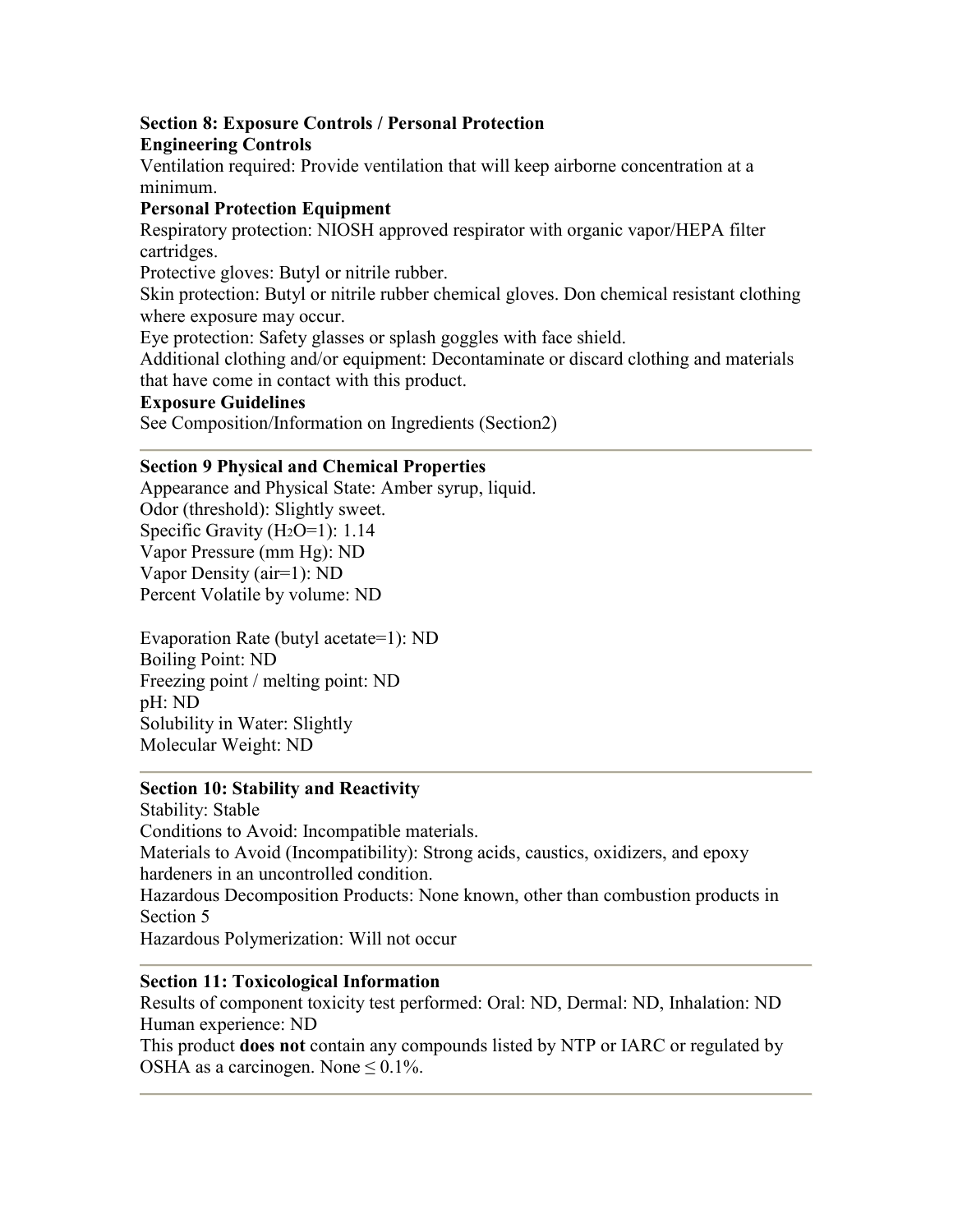### **Section 12: Ecological Information**

Ecological Information: ND Chemical Fate Information: ND

### **Section 13 Disposal Considerations**

RCRA 40 CFR 261 Classification: ND Federal, State and local laws governing disposal of materials can differ. Ensure proper disposal compliance with proper authorities before disposal.

#### **Section 14: Transportation Information**

US DOT Information: Proper shipping name: Not regulated

# **Section 15: Regulatory Information**

**United States Federal Regulations** MSDS complies with OSHA's Hazard Communication Rule 29, CFR 1910.1200. SARA: ND SARA Title III: Section 311 and 312, Immediate health Hazard. Section 313, Not listed. RCRA: ND TSCA: Ingredients listed. CERCLA: ND **State Regulations** California Proposition 65: Not listed **International Regulations** Canada WHMIS: Class D2B Skin Sensitizer Europe EINECS Numbers:

### **Section 16: Other Information**

Label Information: ND European Risk and Safety Phrases: ND European symbols needed: ND Canadian WHMIS Symbols: stylized T WHMIS Trade Secret Registry Numbers: None Hazardous Products Act Information: This product MSDS contains ingredients which are controlled and/or on the Ingredient Disclosure List (HPA section 13 and 14). NFPA Hazard Rating: Health: **1**; Fire: **1**; Reactivity: **0**; Other: **NA** (0=least, 1=Slight, 2=Moderate, 3=High, 4=Extreme) **Abbreviations used in this document** NE= Not established NA= Not applicable NIF= No Information Found ND= No Data

#### **Disclaimer**

Ted Pella, Inc. makes no warranty of any kind regarding the information furnished herein. Users should independently determine the suitability and completeness of